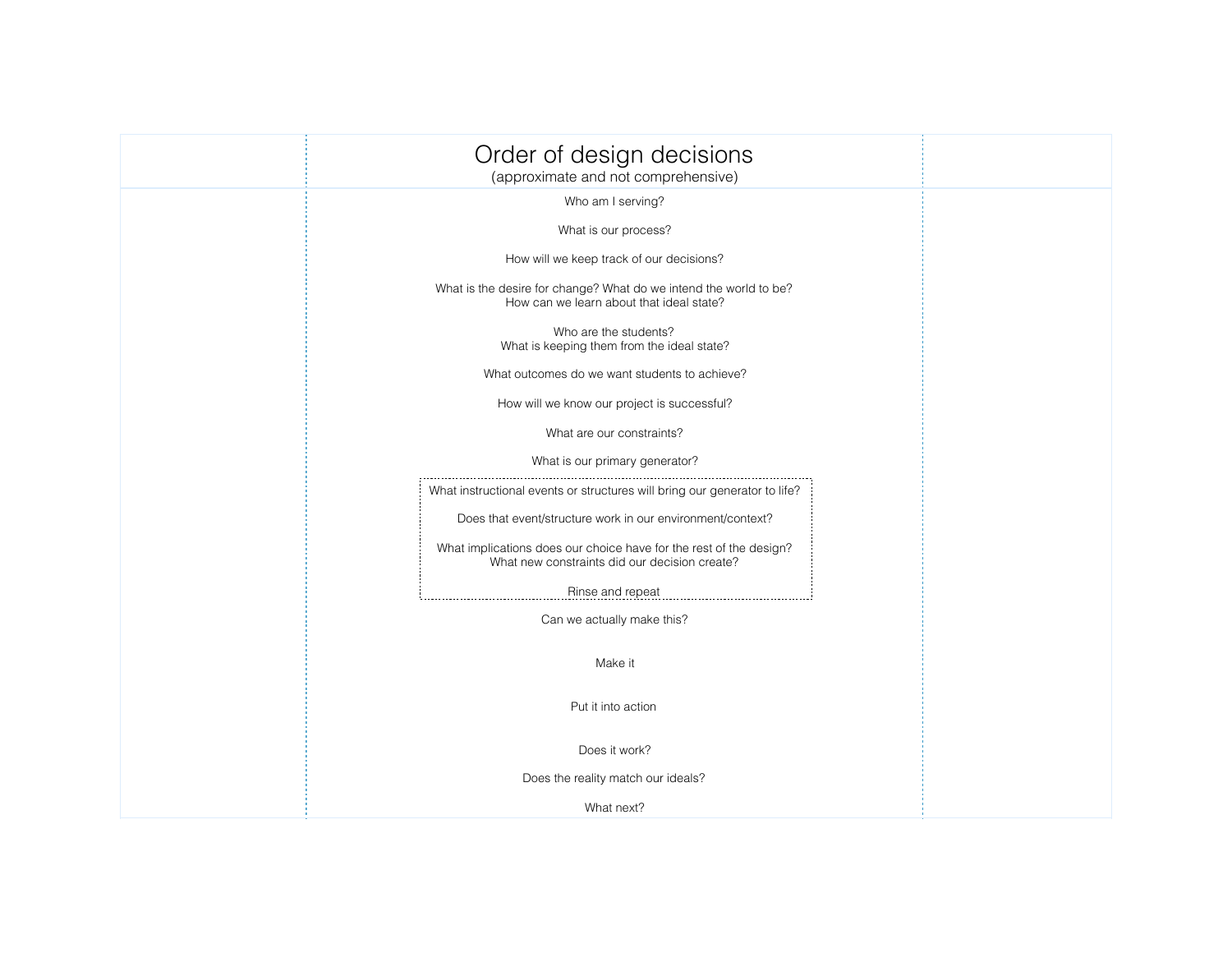| <b>ADDIE</b> | Order of design decisions<br>(approximate and not comprehensive)                                                                                                                                                                                                                                                                                   |  |
|--------------|----------------------------------------------------------------------------------------------------------------------------------------------------------------------------------------------------------------------------------------------------------------------------------------------------------------------------------------------------|--|
| Analyze      | Who am I serving?<br>What is our process?<br>How will we keep track of our decisions?<br>What is the desire for change? What do we intend the world to be?<br>How can we learn about that ideal state?<br>Who are the students?<br>What is keeping them from the ideal state?                                                                      |  |
|              | What outcomes do we want students to achieve?<br>How will we know our project is successful?<br>What are our constraints?                                                                                                                                                                                                                          |  |
| Design       | What is our primary generator?<br>What instructional events or structures will bring our generator to life?<br>Does that event/structure work in our environment/context?<br>What implications does our choice have for the rest of the design?<br>What new constraints did our decision create?<br>Rinse and repeat<br>Can we actually make this? |  |
| Development  | Make it                                                                                                                                                                                                                                                                                                                                            |  |
| Implement    | Put it into action                                                                                                                                                                                                                                                                                                                                 |  |
| Evaluate     | Does it work?<br>Does the reality match our ideals?                                                                                                                                                                                                                                                                                                |  |
|              | What next?                                                                                                                                                                                                                                                                                                                                         |  |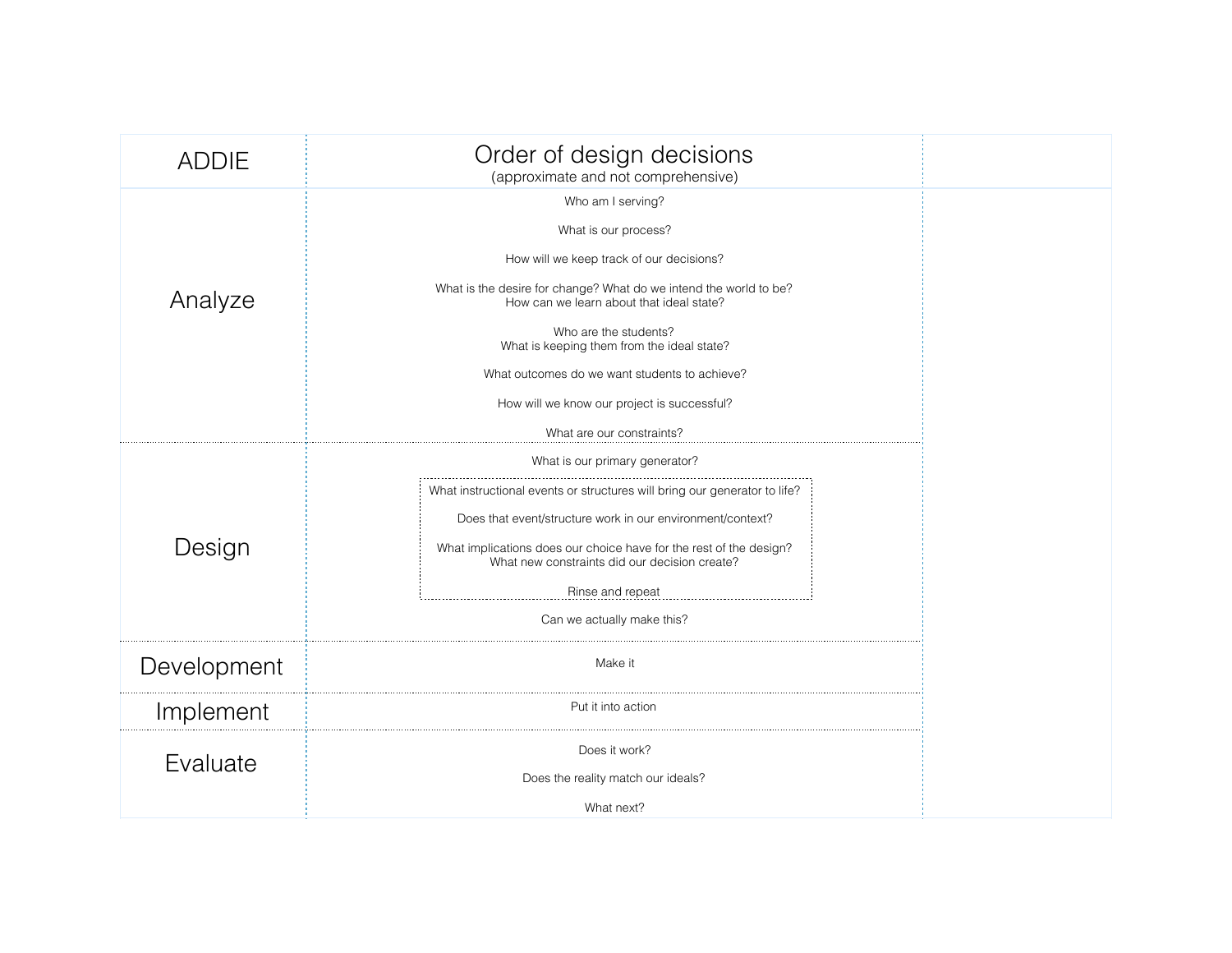| Order of design decisions<br>(approximate and not comprehensive)                                                                                                                                                                                                                                                                                  | <b>ISD</b>                                                                                  |
|---------------------------------------------------------------------------------------------------------------------------------------------------------------------------------------------------------------------------------------------------------------------------------------------------------------------------------------------------|---------------------------------------------------------------------------------------------|
| Who am I serving?<br>What is our process?                                                                                                                                                                                                                                                                                                         | Identify instructional<br>goals                                                             |
| How will we keep track of our decisions?<br>What is the desire for change? What do we intend the world to be?<br>How can we learn about that ideal state?                                                                                                                                                                                         | Conduct instructional<br>analysis                                                           |
| Who are the students?<br>What is keeping them from the ideal state?                                                                                                                                                                                                                                                                               | Identify entry behaviors                                                                    |
| What outcomes do we want students to achieve?<br>How will we know our project is successful?                                                                                                                                                                                                                                                      | Write performance<br>objectives<br>Develop criterion<br>referenced tests                    |
| What are our constraints?<br>What is our primary generator?                                                                                                                                                                                                                                                                                       | Develop instructional<br>strategy                                                           |
| What instructional events or structures will bring our generator to life?<br>Does that event/structure work in our environment/context?<br>What implications does our choice have for the rest of the design?<br>What new constraints did our decision create?<br>Rinse and repeat<br>Can we actually make this?<br>Make it<br>Put it into action | Develop and select<br>instructional material<br>Develop and conduct<br>formative evaluation |
| Does it work?<br>Does the reality match our ideals?<br>What next?                                                                                                                                                                                                                                                                                 | Develop and conduct<br>summative evaluation                                                 |